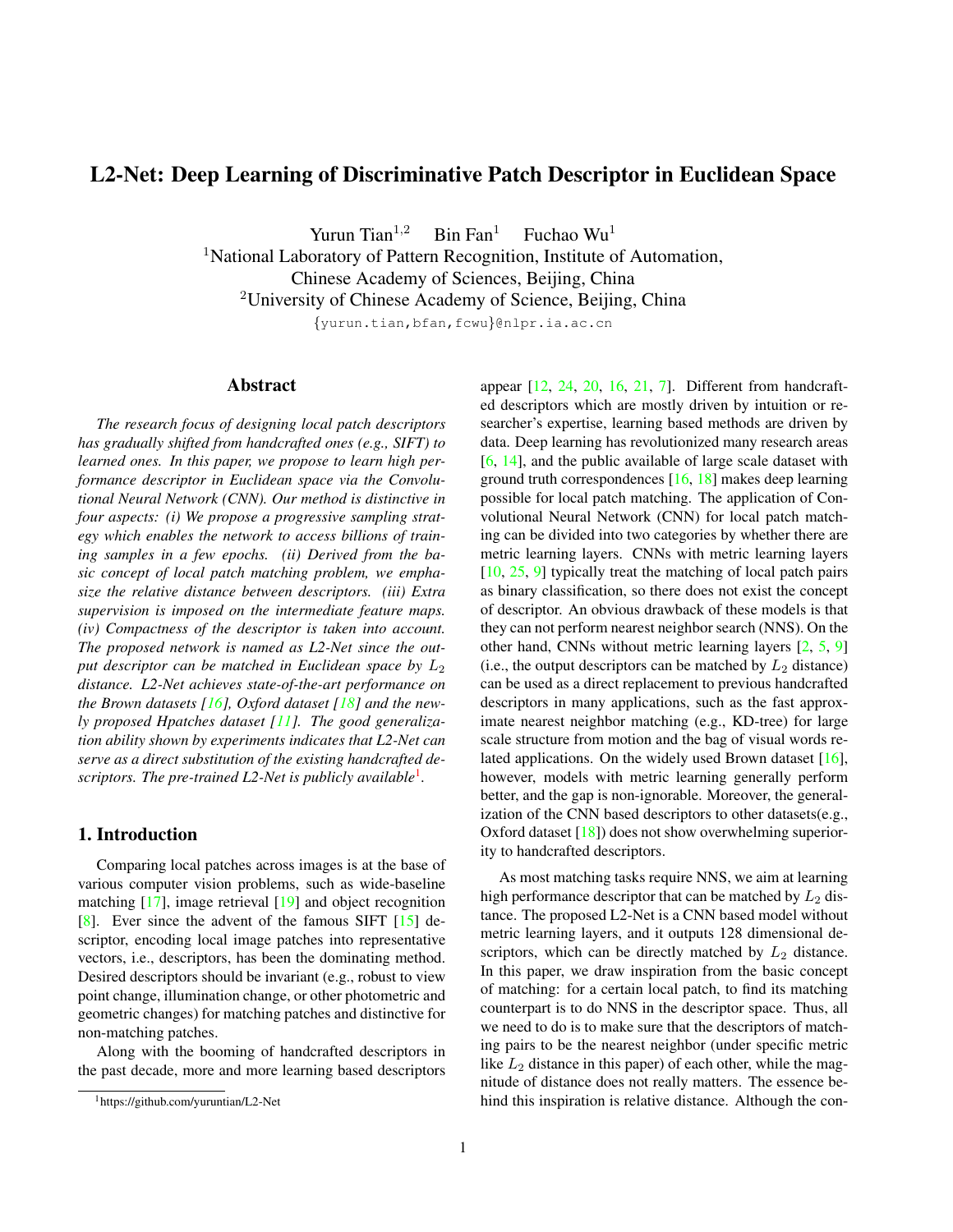cept of relative distance is not new, its potentiality in descriptor matching and other related applications is far from being fully explored. Following this idea, we train L2-Net by optimizing the relative distance among descriptors in a batch. Specifically, L2-Net transforms a batch of patches into a batch of descriptors, for each descriptor, our training strategy aims at making its nearest neighbor in a batch to be its correct matching descriptor. In this way, it is actually a one-vs-many operation which considers distances among many patch pairs, going beyond the widely used pairwise or triplet-wise operation  $[10, 25, 2, 5]$ . The training of L2-Net is built on a progressive sampling strategy (section 3.3) and a loss function (section 3.4) consists of three error terms. The proposed progressive sampling strategy can be implemented by just one matrix multiplication, which enables fast access to billions of patch pairs in a few dozens of training epochs. As far as we know, the only methods that may share some common concept with ours are [9] and  $[27]$ . However,  $[9]$  works on the distribution of matching and non-matching pairs while we emphasis on specific pairs, which is more sensitive. The sampling strategy of [27] leads to a non-convex loss function that can not be optimized directly. By comparison, our sampling strategy is fast, efficient and easy to implement. Besides, we integrate three error terms in the loss function: one term accounts for the relative distance among descriptors, one term controls descriptor compactness as well as overfitting, and one term is an extra supervision imposed on the intermediate feature maps, which is named as Discriminative Intermediate Feature maps (DIF). The proposed network is very powerful although not very deep, it achieves state-of-the-art performance on several standard benchmark datasets, receiving significant improvement over previous descriptors and even surpassing those CNN models with metric learning layers. The L2-Net descriptor can be used as a direct substitution of existing handcrafted descriptors since it also uses L2 distance.

### 2. Related work

The research of designing local descriptor has gradually moved from handcrafted ones to learning based ones. Since the purpose of this paper is descriptor learning, below we give a brief review of descriptor learning methods in the literatures, ranging from traditional methods to the recently proposed CNN based methods. For handcrafted descriptors, please refer to [18] for an overview of classical methods and [13] for recent advances.

Traditional descriptor learning. Early efforts in learning descriptors are not restricted to any specific machine learning method, thus leading to a lot of unique works. PCA-SIFT [12] applies Principal Components Analysis (P-CA) to the normalized gradient patch instead of directly using smoothed weighted histograms like SIFT. ASD [24] assumes that local patches under various affine transformations lie in a subspace and PCA is used to extract the base of the subspace as descriptor.  $[20, 16]$  emphasizes the learning of pooling region and dimensionality reduction, achieving remarkable performance. Besides float descriptors, there are also learned binary descriptors. BOLD [3] presents a method for adaptive online selection of binary intensity tests so that each bit ensures low variance for intra-class and high variance for inter-class. In Binboost [21], each bit of the descriptor is computed by a boosted binary hash function. RFD [7] proposes to do binary test on the most discriminative receptive fields based on the labeled training data. RMGD [26] introduces a kind of spatial ring-region based pooling method for binary intensity tests, together with an extended Adaboost bit selection. [29] presents a formulation for patch description based on sparse quantization. All the descriptors mentioned above start learning from low level features like gradient or pure binary intensity test, thus, inevitably suffering from information loss. With the help of CNN, we can learn descriptor directly from the raw image patches.

CNN based descriptor learning. Recently, Siamese and triplet networks are the main stream architectures in C-NN based descriptor learning. To improve performance, a fully connected layer acting as a metric network is favored by many researchers. MatchNet [10], a typical Siamese network, consists of a feature network for extracting feature representation, a bottleneck layer for reducing feature dimension, and a metric network for measuring similarity of features pairs. It significantly improves previous results, showing a great potential of CNN in descriptor learning. Also based on Siamese network, [25] gose further than Match-Net. It explores different kinds of network architectures and proposes to use a kind of central-surround structure to improve performance. [9] uses triplet network and proposes a global loss function to separate the distribution of matching and non-matching pairs. Together with the metric learning layer and the central surround structure, [9] achieves the currently best performance on the Brown [16] dataset. Despite metric learning improves matching ability, it also limits the versatility of the network. To solve this problem, networks trained without metric learning layers have been proposed. DeepDesc  $\lceil 5 \rceil$  trains the network using  $L_2$  distance by adopting a mining strategy to select hard patches. However, it essentially requires huge amounts of training data to ensure performance. PN-Net [2] uses triplet CNN with a softPN loss that optimizes the distances among patch triplets. Our work also aims to get rid of the metric network and learn high performance descriptor that can be matched by  $L_2$  distance.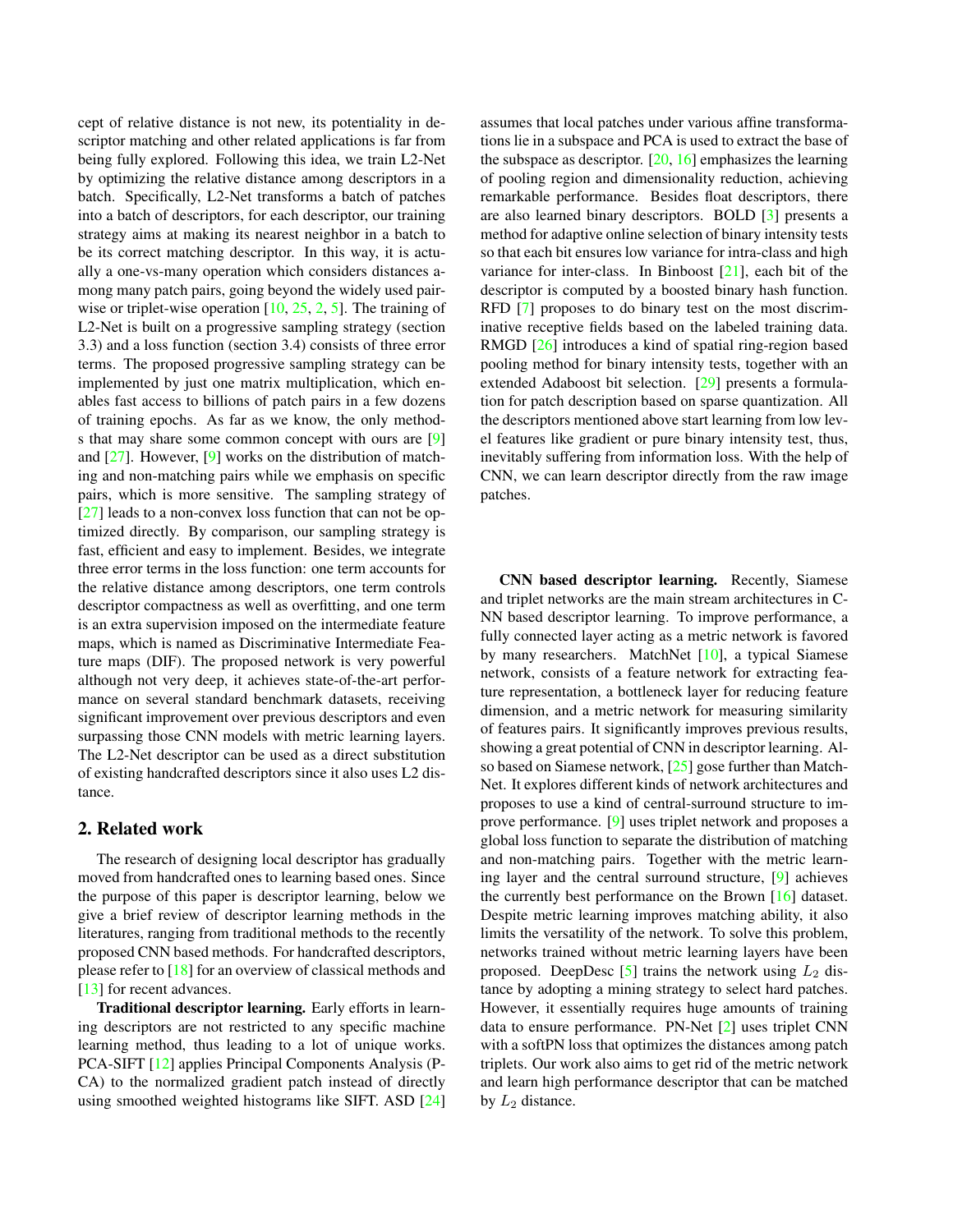

Figure 1. Network Architecture. 3*×*3 Conv = Convolution +Batch Normalization + Relu.  $8 \times 8$  Conv = Convolution + Batch Normalization.

### 3. L2-Net

In this section, we describe in detail of the architecture, training data, sampling strategy, loss function and training of the proposed L2-Net.

#### 3.1. Network architecture

The architecture of L2-Net is depicted in Fig. 1-(a). It takes an all convolution structure, and down sampling is achieved by stride 2 convolution. Batch normalization (B-N) [28] is used after each convolutional layer, but with minor modifications, i.e., we do not update the weighting and bias parameters of the BN layers and fix them to be 1 and 0 respectively. Since normalization is an important step in designing descriptors, we use a Local Response Normalization layer (LRN) as the output layer to produce unit descriptors. L2-Net converts  $32 \times 32$  input patches to 128 dimensional descriptors . As in  $[25, 9]$ , we also implement a central-surround (CS) L2-Net. It is the concatenation of two separate L2-Nets with a two tower structure as shown in Fig. 1-(b). The input of the tower on the left is the same with a solo L2-Net, while the input of the tower on the right is generated by cropping and resizing the central part of the original patches.

#### 3.2. Training data and preprocessing

For network training, we use the Brown dataset  $[16]$ and the newly proposed HPatches dataset [11]. These two datasets are composed of local patches extracted from different scenes. Although diverse in properties, they organize patches in the same way: (i) Each patch in the dataset has a unique 3D point index, patches with identical 3D point index are matching ones. (ii) For each 3D point, there are at least 2 matching patches. Brown dataset consists of three subsets, namely, Yosemite, Notredame, and Liberty. Usually, one of the subsets is picked as training set and the other two subsets are used for testing. The training data of HPatches dataset is composed of four subsets, namely, train-hard (easy) -viewpoint, and train-hard (easy) -illum, indicating that the patches exhibit viewpoint and illumination changes with different degrees. Since the label of its test data is not published at the time we finish this paper, we just use HPatches as training set. There are approximately 500K (1.5M) and 190K (1.2M) 3D points (patches) in Brown dataset and HPatches dataset respectively. All patches are down sampled to the size of  $32 \times 32$  for training. Based on our experiments, we did not notice any performance degeneration caused by shrinking the patch size. For each patch, we remove the pixel mean calculated across all the training patches, and then contrast normalization is applied, i.e., subtracted by the mean and divided by the standard deviation.

#### 3.3. Progressive sampling of training data

In local patch matching problem, the number of potential non-matching (negative) patches is orders of magnitude larger than the number of matching (positive) patches. Due to the so large amount of negative pairs, it is impossible to traverse all of them, therefore a good sampling strategy is very crucial. Existing methods typically sample equal numbers of positive and negative pairs in training, while the proposed progressive sampling strategy is to break the balance by sampling more negative pairs. Suppose there are *P* 3D points in the training set. In each iteration, we take  $p_1$  points from the whole set sequentially to traverse all the *P* points, and then we take an extra of *p*<sub>2</sub> points form the rest  $P - p_1$  points randomly. The randomness brought by the extra  $p_2$  points gives the network a chance to go over what it has learned and be prepared for what it will learn. To form a training batch, we randomly pick a pair of matching patches for each of the *p* (equals to  $p_1 + p_2$ ) points (thus there are  $2p$  patches in a batch). Let  $\mathbf{X} = {\mathbf{x}_1^1, \mathbf{x}_1^2, \dots, \mathbf{x}_i^1, \mathbf{x}_i^2, \dots, \mathbf{x}_p^1, \mathbf{x}_p^2}$  be the 2D patches in a batch, where the subscript is the 3D point index and the superscript is the 2D patch index (e.g.,  $\mathbf{x}_i^1$ ) and  $\mathbf{x}_i^2$  represents a matching pair from 3D point *i*). Given **X** as input to L2-Net, the output descriptors is denoted as  $\mathbf{Y} = [\mathbf{y}_1^1, \mathbf{y}_1^2, \cdots, \mathbf{y}_i^1, \mathbf{y}_i^2, \cdots, \mathbf{y}_p^1, \mathbf{y}_p^2]_{q \times 2p}$ , where *q* is the dimension of the descriptor (128 in this paper). Note that **Y** is a batch of unit vectors as the output layer of L2-Net is LRN. Thus, we define the distance matrix  $\mathbf{D} = [d_{ij}]_{p \times p}$ , where  $d_{ij} = ||\mathbf{y}_i^2 - \mathbf{y}_j^1||_2$  (||||<sub>2</sub> is  $L_2$  norm), and **D** can be computed by one simple matrix multiplication as

$$
\mathbf{D} = \sqrt{2\left(\mathbf{1} - \mathbf{Y}_1^{\mathrm{T}} \mathbf{Y}_2\right)}\tag{1}
$$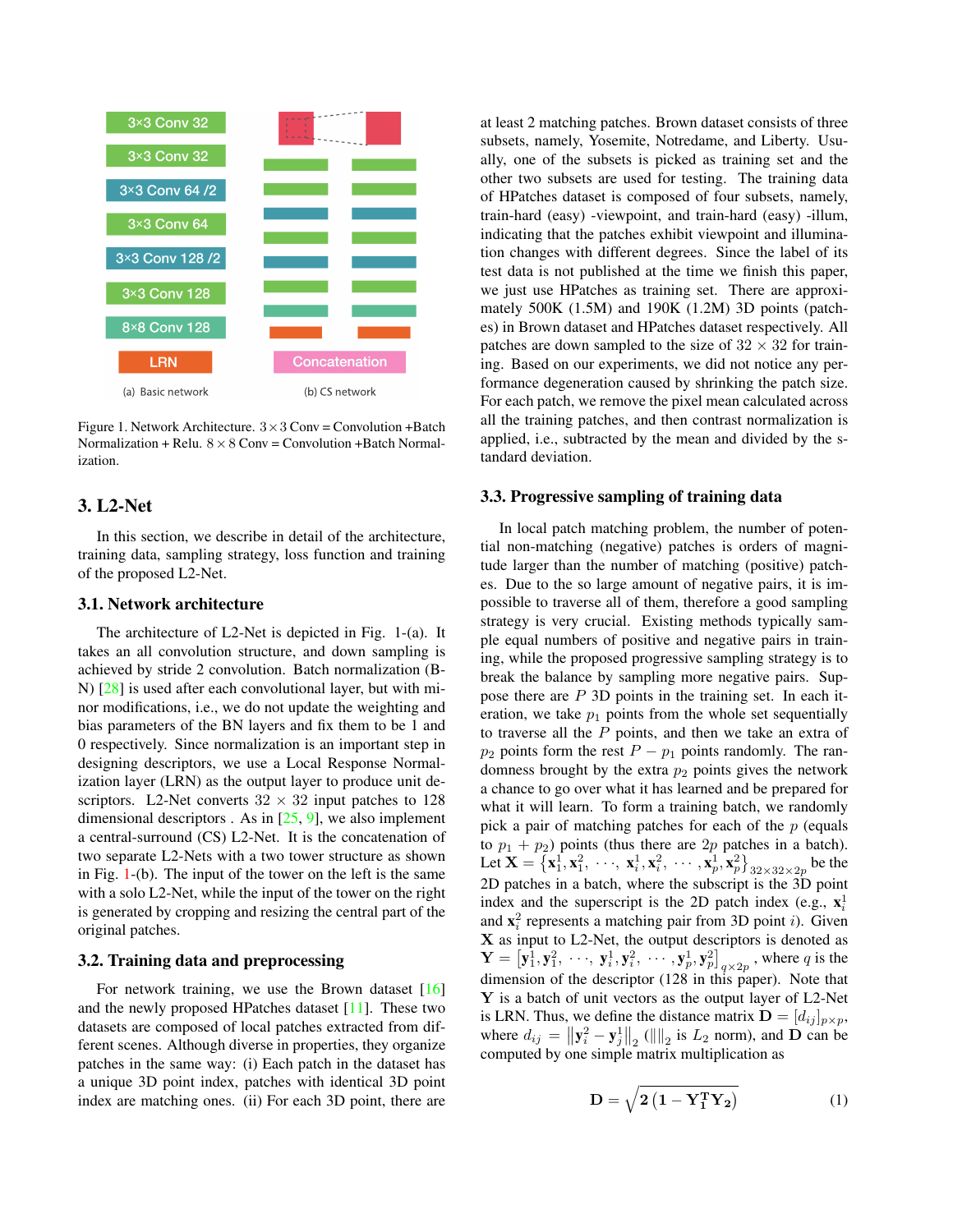where  $Y_s = [y_1^s, \dots, y_i^s, \dots, y_p^s]_{q \times p}, (s = 1, 2)$ . As a result, **D** contains distances of  $p^2$  pairs, namely *p* positive pairs as the diagonal elements and *p* <sup>2</sup> *− p* negative pairs as the off-diagonal elements. For a typical training set with 160K 3D points, with *p* set to be 128, it means that each training epoch consists of 2500 batches. In each epoch, over 40M ( $128^2 \times 2500$ ) pairs are fed to the network. In our experiments, L2-Net typically needs about 40 training epochs. This indicates that about 1.6 billions pairs (despite the inevitable repetition as a result of randomness, it is still a huge number) are used for training, with the overwhelming majority to be negative pairs and positive pairs only takes up 12.8M (128 *×* 2500 *×* 40).

A possible question would be why we use  $Y_1^T Y_2$  instead of **Y<sup>T</sup>Y** to compute **D**. It is because that if **Y<sup>T</sup>Y** is used, the diagonal elements of D will be all zeros (distances between identical patches), and all positive and negative pairs would be distributed on the off-diagonal elements, making the calculation of the gradient troublesome. In fact, our early work used **Y<sup>T</sup>Y**, however, it does not show superiority in performance than using  $Y_1^T Y_2$ .

#### 3.4. Loss function

Built upon the progressive sampling strategy, our loss function integrates three objectives. First, we use relative distance to separate matching and non-matching pairs. Second, we emphasize compactness of the output descriptor, which means that all dimensions of the descriptor should be less correlated. Finally, instead of just concentrating on the final output, we also impose constraints on the intermediate feature maps to achieve better performance. According to these objectives, we design three error terms in the loss function.

1) Error term for descriptor similarity. This error term is based on relative distance, i.e., the nearest neighbor of each descriptor in the batch should be its matching counterpart. In **D**, it would be ideal if

$$
\min_{(i,j)\in[1,p]} \{d_{ik}, d_{kj}\} = d_{kk} \tag{2}
$$

Equation  $(2)$  means that the diagonal element  $d_{kk}$  should be the smallest among the *k*th row and *k*th coloum. It is equivalent to

$$
\begin{cases}\n\min_{i \in [1,p]} \{d_{ik}\} = d_{kk} \\
\min_{j \in [1,p]} \{d_{kj}\} = d_{kk}\n\end{cases}
$$
\n(3)

For easy implementation, we operate on columns and rows separately. Define the column similarity matrix  $\mathbf{S}^c = [s_{ij}^c]_{p \times p}$  and the row similarity matrix  $\mathbf{S}^r = [s_{ij}^r]_{p \times p}$ as

$$
s_{ij}^c = \exp(2 - d_{ij}) / \sum_{m} \exp(2 - d_{mj})
$$
  
\n
$$
s_{ij}^r = \exp(2 - d_{ij}) / \sum_{n} \exp(2 - d_{jn})
$$
 (4)

where 2 is the maximum  $L_2$  distance between two unit vectors. In equation (4),  $s_{ij}^c$  can be interpreted as the probability that  $y_i^2$  is matched to  $y_j^1$ , and  $s_{ij}^r$  is the probability that  $y_i^1$ is matched to  $y_j^2$ . By applying softmax function to each column and each row of **D**, we can get  $S^c$  and  $S^r$  respectively. The error term for descriptor similarity is defined as

$$
E_1 = -\frac{1}{2} \left( \sum_i \log s_{ii}^c + \sum_i \log s_{ii}^r \right) \tag{5}
$$

 $E_1$  encourages the descriptors to be closer to their matching counterparts in Euclidean space, while ignoring the specific magnitude of distances, which is the essence of NNS.

2) Error term for descriptor compactness. As the progressive sampling strategy gives L2-Net the access to massive training samples, overfitting becomes inevitable in our initial experiments. An interesting finding is that the degree of overfitting is directly related to the degree of correlation among descriptor dimensions. Thus we introduce an error term that accounts for compactness of the descriptor. By compactness we mean that there should be less redundancy among different dimensions and each dimension should carry as much information as possible so that fewer dimensions could be used to achieve the same performance. In fact, compactness is commonly used in the learning of binary descriptors (such as BOLD [7], RFD [3]), which is typically achieved by greedy selection of bits with high variation. To make it differentiable, we adopt the correlation matrix. Again, we use  $Y_s$  instead of Y to guarantee that the descriptors for the computation of correlation matrix come from different 3D points. We denote  $\mathbf{Y}_{s}^{\mathbf{T}}$  as  $[\mathbf{b}_{1}^{s}, \cdots, \mathbf{b}_{i}^{s}, \cdots, \mathbf{b}_{q}^{s}],$ where  $\mathbf{b}_i^s$  is the row vector.

The correlation matrix  $\mathbf{R}_s = [r_{ij}^s]_{q \times q}$  is defined as

$$
r_{ij}^s = \frac{\left(\mathbf{b}_i^s - \bar{b}_i^s\right)^T \left(\mathbf{b}_j^s - \bar{b}_j^s\right)}{\sqrt{\left(\mathbf{b}_i^s - \bar{b}_i^s\right)^T \left(\mathbf{b}_i^s - \bar{b}_i^s\right)} \sqrt{\left(\mathbf{b}_j^s - \bar{b}_j^s\right)^T \left(\mathbf{b}_j - \bar{b}_j^s\right)}}
$$
(6)

where  $\bar{b}_i^s$  refers to the mean of the *i*th row of  $\mathbf{Y}_s$ . The offdiagonal elements of **R<sup>s</sup>** is expected to be 0, thus we simply minimize the sum of the squared off-diagonal elements.

$$
E_2 = \frac{1}{2} \left( \sum_{i \neq j} (r_{ij}^1)^2 + \sum_{i \neq j} (r_{ij}^2)^2 \right) \tag{7}
$$

We find it is more efficient to put  $E_2$  before the LRN layer, i.e., after the last BN layer. This is because that BN will normalize each channel by subtracting the mean and dividing the standard deviation (note that the weighing and bias are fixed to be 1 and 0). As a result, the computation of correlation matrix can be simplified as

$$
\mathbf{R}_s = \mathbf{Y}_s \mathbf{Y}_s^{\mathbf{T}} / q \tag{8}
$$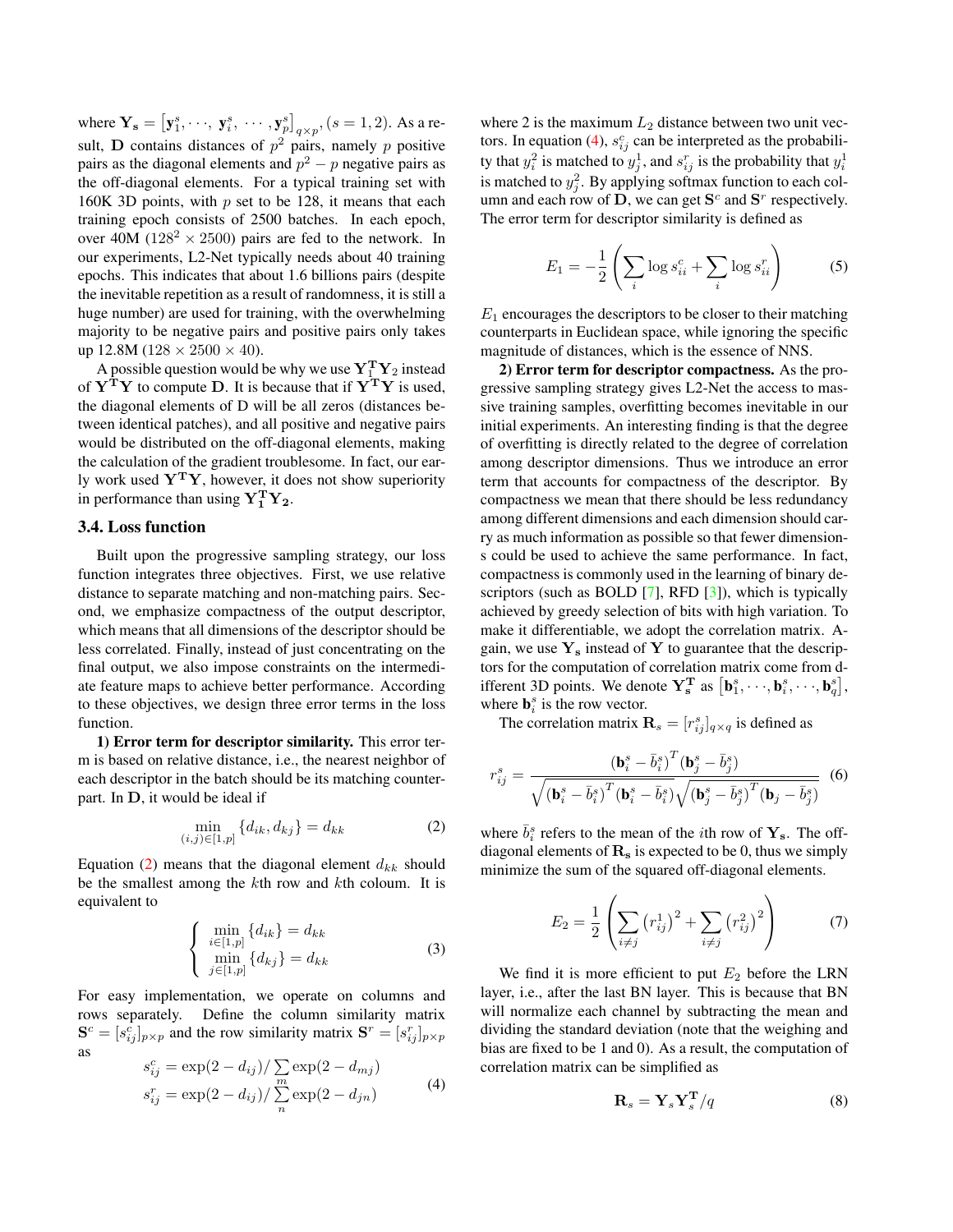3) Error term for intermediate feature maps. Existing CNN based methods only focus on the final output descriptors, ignoring the importance of intermediate feature maps. In this paper, we find that it is possible to further increase the performance of L2-Net with extra supervision information provided by the intermediate feature maps. The design of this error term is driven by the same motivation of *E*1, i.e., the intermediate feature maps of a patch should also be similar for matching pairs, while distinct for non-matching pairs. Denote the batch of feature maps of the *k*th layer as  $\mathbf{F} = \begin{bmatrix} \mathbf{f}_1^1, \mathbf{f}_1^2, \cdots, \mathbf{f}_i^1, \mathbf{f}_i^2, \cdots, \mathbf{f}_p^1, \mathbf{f}_p^2 \end{bmatrix}_{(wh)\times 2p}$ , where  $\mathbf{f}_i^s$  is the vectorized feature map with width *w* and height *h*, and index *k* is omitted for concision. The inner product matrix  $G = [g_{ij}]_{p \times p}$  for intermediate feature maps is computed as

$$
\mathbf{G} = (\mathbf{F}_1)^{\mathrm{T}} \mathbf{F}_2 \tag{9}
$$

where  $\mathbf{F}_s = [\mathbf{f}_1^s, \dots, \mathbf{f}_i^s, \dots, \mathbf{f}_p^s]_{(wh)\times p}$  (*s* = 1, 2). Like in equation (3), it would be ideal if

$$
\begin{cases}\n\min_{i \in [1,p]} \{g_{ik}\} = g_{kk} \\
\min_{j \in [1,p]} \{g_{kj}\} = g_{kk}\n\end{cases}
$$
\n(10)

Similarly, relative distance (here measured by inner product) is used to build an error term on **G**. Same to the definition of  $E_1$ , we define the column similarity matrix  $V^c = [v_{ij}^c]_{p \times p}$  as well as the row similarity matrix  $\mathbf{V}^r = [v_{ij}^r]_{p \times p}$  on **G**, where

$$
v_{ij}^c = \exp(g_{ij}) / \sum_{m} \exp(g_{mj})
$$
  

$$
v_{ij}^r = \exp(g_{ij}) / \sum_{n} \exp(g_{jn})
$$
 (11)

Thus, the error term for intermediate feature maps is defined as

$$
E_3 = -\frac{1}{2} \left( \sum_i \log v_{ii}^c + \sum_i \log v_{ii}^r \right) \tag{12}
$$

We name this method as Discriminative Intermediate Feature maps (DIF). Experiments show that it is better to use DIF on normalized feature maps, so we put DIF on the feature maps after BN layers, specifically, only after the first and the last BN layers. This is because that before the first and after the last convolutional layers there are no other convolutional layers, so the order of feature maps is fixed, i.e., the first convolution is directly applied to the input data (each channel of the input data has fixed mathematical or physical meaning) and the output of the last convolutional layer corresponds to the final descriptor. Except for these two, we do not restrict the flexibility of all other feature maps.

To sum up,  $E_1$  is computed on the final output,  $E_2$ is computed after the last BN layer, and  $E_3$  is computed after the first and the last BN layers. The total loss is  $E_1 + E_2 + E_3.$ 

#### 3.5. Training

We train the network from scratch using SGD with a starting learning rate of 0.01, momentum of 0.9 and weight decay of 0.0001. The learning rate is divided by 10 every 20 epochs, and the training is done with no more than 50 epochs. For the training of CS L2-Net, we initialize the two towers using the well trained L2-Net. The parameters of the left tower in Fig. 1-(b) is fixed and we fine tune the right tower until convergence. We let  $p1 = p2 = q/2 = 64$ , Data augmentation (optional) is achieved online by randomly rotating (90, 180, 270 degree) and flipping.

### 4. Experiments

In this section, we provide comparison of the proposed model to the state-of-the-arts. Meanwhile, a series of experiments are conducted to analyze the proposed model.

#### 4.1. Brown dataset

We follow the evaluation protocol of  $[16]$  by using the 100K pairs provided by the authors and report the false positive rate at 95% recall. L2-Net is compared with other CN-N based models with SIFT(results provided by [10]) as the baseline. Accompany with the float L2-Net descriptor, we further obtain a binary descriptor by simply taking the sign of the float descriptor  $(\pm 1)$ . The resulting binary descriptors are denoted as Binary L2-Net and Binary CS L2-Net. To testify the generalization ability of L2-Net, we also train it on HPatches dataset [11]. Results are listed in Table 1 and Table 2.

As can be clearly seen from Table 1, L2-Net performs the best across all the training/testing splits, with remarkable improvement. Besides CS L2-Net, L2-Net already surpasses all models. For the other methods, CS SNet-GLoss clearly outperforms the remaining ones. However, applying CS structure to the models with metric learning will introduce extra parameters to the fully connected layers, thus increasing the time of feature extraction and matching. On the contrary, for CS L2-Net, we use simple concatenation without introducing any extra parameter and the two towers can be used independently. At the same time, binary L2-Net descriptor significantly outperforms those specially designed binary descriptors, and even surpass all float descriptors. Note that the performance of the proposed binary descriptor can be further increased by a better threshold rather than 0 or a better hashing method. Although trained on a totally different dataset (Table 2), L2-Net still achieves state-of-the-art performance, showing its great generalization ability.

#### 4.2. Oxford dataset

In order to further validate the generalization ability of the proposed network, we test it on another totally different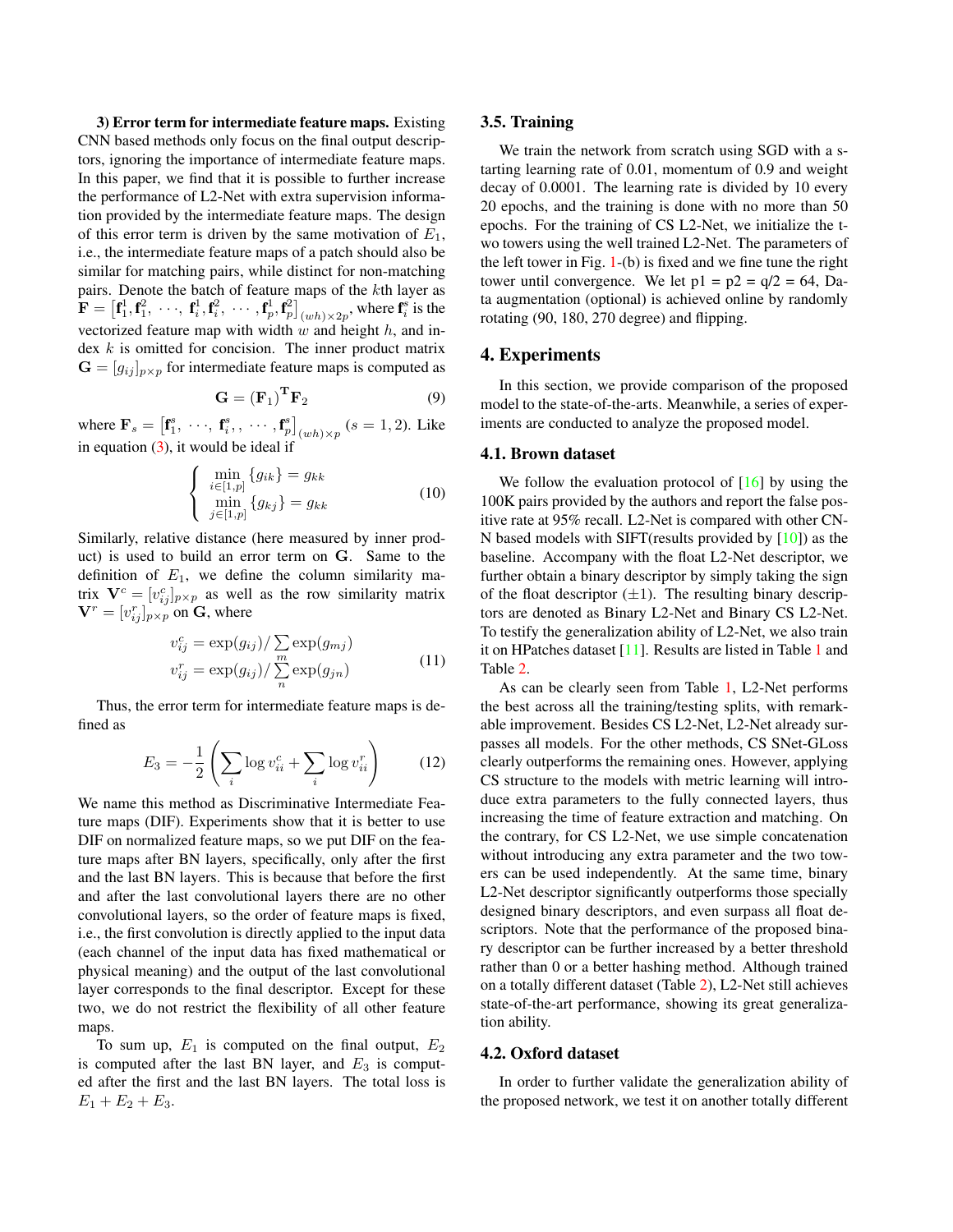| Training                               | Feature          |       | Notredame Yosemite Liberty Yosemite Liberty Notredame |       |                   |       |          |       |  |  |
|----------------------------------------|------------------|-------|-------------------------------------------------------|-------|-------------------|-------|----------|-------|--|--|
| Test                                   | Dim              |       | Liberty                                               |       | Notredame         |       | Yosemite | Mean  |  |  |
| Metric Learning                        |                  |       |                                                       |       |                   |       |          |       |  |  |
| $SIFT$ [15]                            | $\overline{128}$ |       | 29.84                                                 |       | 22.53             |       | 27.29    | 26.55 |  |  |
| MatchNet [10]                          | 4096             | 6.9   | 10.77                                                 | 3.87  | 5.67              | 10.88 | 8.39     | 7.74  |  |  |
| DeepCompare 2ch-2stream $[25]$ +       | 256              | 4.85  | 7.20                                                  | 1.90  | 2.11              | 5.00  | 4.10     | 4.19  |  |  |
| DeepCompare 2ch-deep $[25]$ +          | 256              | 4.55  | 7.40                                                  | 2.01  | 2.52              | 4.75  | 4.38     | 4.26  |  |  |
| $SNet-GLoss [9] +$                     | 256              | 6.39  | 8.43                                                  | 1.84  | 2.83              | 6.61  | 5.57     | 5.27  |  |  |
| $CS$ SNet-GLoss $[9]$ +                | 384              | 3.69  | 4.91                                                  | 0.77  | 1.14              | 3.09  | 2.67     | 2.71  |  |  |
| <b>Float Descriptors</b>               |                  |       |                                                       |       |                   |       |          |       |  |  |
| TNet-TGLoss $[9]$ +                    | $\overline{256}$ | 9.91  | 13.45                                                 | 3.91  | $\overline{5.43}$ | 10.65 | 9.47     | 8.8   |  |  |
| TNet-TLoss $[9]$ +                     | 256              | 10.77 | 13.90                                                 | 4.47  | 5.58              | 11.82 | 10.96    | 9.58  |  |  |
| $PN-Net[2]$                            | 256              | 8.13  | 9.65                                                  | 3.71  | 4.23              | 8.99  | 7.21     | 6.98  |  |  |
| DeepDesc $[5]$                         | 128              |       | 10.9                                                  |       | 4.40              |       | 5.69     | 6.99  |  |  |
| L <sub>2</sub> -Net                    | 128              | 3.64  | 5.29                                                  | 1.15  | 1.62              | 4.43  | 3.30     | 3.23  |  |  |
| $L2-Net +$                             | 128              | 2.36  | 4.7                                                   | 0.72  | 1.29              | 2.57  | 1.71     | 2.22  |  |  |
| CS L2-Net                              | 256              | 2.55  | 4.24                                                  | 0.87  | 1.39              | 3.81  | 2.84     | 2.61  |  |  |
| $CS L2-Net +$                          | 256              | 1.71  | 3.87                                                  | 0.56  | 1.09              | 2.07  | 1.3      | 1.76  |  |  |
| <b>Binary Descriptors</b>              |                  |       |                                                       |       |                   |       |          |       |  |  |
| $\overline{\text{RFD}_{\text{R}}}$ [7] | 293-598          | 19.35 | 19.40                                                 | 13.23 | 11.68             | 16.99 | 14.50    | 15.85 |  |  |
| $\mathrm{RFD_{G}}$ [7]                 | 406-563          | 17.77 | 19.03                                                 | 12.49 | 11.37             | 17.62 | 14.14    | 15.4  |  |  |
| BinBoost [21]                          | 64               | 20.49 | 21.67                                                 | 16.90 | 14.54             | 22.88 | 18.97    | 19.24 |  |  |
| <b>RMGD</b> [26]                       | 1376-1600        | 15.09 | 17.42                                                 | 10.15 | 10.86             | 14.46 | 13.82    | 13.63 |  |  |
| Boixet al [29]                         | 1360             | 15.6  | 15.52                                                 |       | 8.52              |       | 8.87     | 12.12 |  |  |
| Binary L2-Net                          | 128              | 10.3  | 11.71                                                 | 6.37  | 6.76              | 13.5  | 11.57    | 10.03 |  |  |
| Binary L2-Net +                        | 128              | 7.44  | 10.29                                                 | 3.81  | 4.31              | 8.81  | 7.45     | 7.01  |  |  |
| Binary CS L2-Net                       | 256              | 5.25  | 7.83                                                  | 3.07  | 3.52              | 8.49  | 6.92     | 5.84  |  |  |
| Binary CS L2-Net +                     | 256              | 4.01  | 6.65                                                  | 1.9   | 2.51              | 5.61  | 4.04     | 4.12  |  |  |

Table 1. Performance on the Brown dataset. The numbers are false positive rate at 95% recall. + indicates data augmentation.

| <b>Test</b>       |       | Liberty Notredame Yosemite Mean |       |       |
|-------------------|-------|---------------------------------|-------|-------|
| $L2$ -Net         | 4.16  | 1.54                            | 4.41  | 3.37  |
| $L2-Net+$         | 3.2   | 1.3                             | 3.6   | 2.7   |
| CS L2-Net         | 2.43  | 0.92                            | 2.58  | 1.97  |
| CS L2-Net+        | 1.9   | 0.73                            | 1.85  | 1.49  |
| Binary L2-Net     | 12.4  | 6.4                             | 13.16 | 10.65 |
| Binary L2-Net+    | 10.74 | 5.44                            | 11.07 | 9.08  |
| Binary CS L2-Net  | 6.43  | 2.88                            | 6.91  | 5.4   |
| Binary CS L2-Net+ | 5.4   | 2.44                            | 5.88  | 4.57  |

Table 2. Performance of networks on the Brown dataset when they are trained on HPatches dataset .

dataset, i.e., the Oxford dataset [18]. We evaluate L2-Net on six image sequences, namely, graf (viewpoint), bikes(blur), ubc(JPEG compression), leuven(light), boat(zoom and rotation), and wall(viewpoint). In each image sequence, there are six images sorted in an order of increasing degree of distortions with respect to the first image. Keypoints are detected by Harris-Affine detector and local patches are normalized to the size of  $32 \times 32$  ( $64 \times 64$  for DeepDesc [5] and TNet-TGLoss [9] ) with a scaling factor of 3. We follow strictly the evaluation protocol of [18]. The results of other methods such as [10, 25] on the same dataset can be found in [2], where no improvement over PN-Net is observed. One should note that CNN models with specific learned metric are not suitable for evaluation on the Oxford dataset, as the nearest neighbor search can not be well performed using similarity score. For a fair comparison and without lose of generality, all models are trained on Liberty (DeepDesc [5] is trained on Liberty and Notredame). Besides learned descriptors, we use LIOP [23] as the baseline of handcrafted descriptors, since it was reported to surpass most of the handcrafted descriptors on this dataset. Meanwhile, Binary L2-Net and Binary CS L2-Net are compared to other state-of-the-art binary descriptors. Moreover, we report results with different training data. Experimental results are shown in Fig  $2$  with mean average precision (mAP) as performance indicator.

As can be clearly seen from Fig 2, L2-Net outperforms all the other descriptors on average and even the binary L2- Net descriptor surpasses all other float descriptors. Moreover, there are some other interesting observations: i) The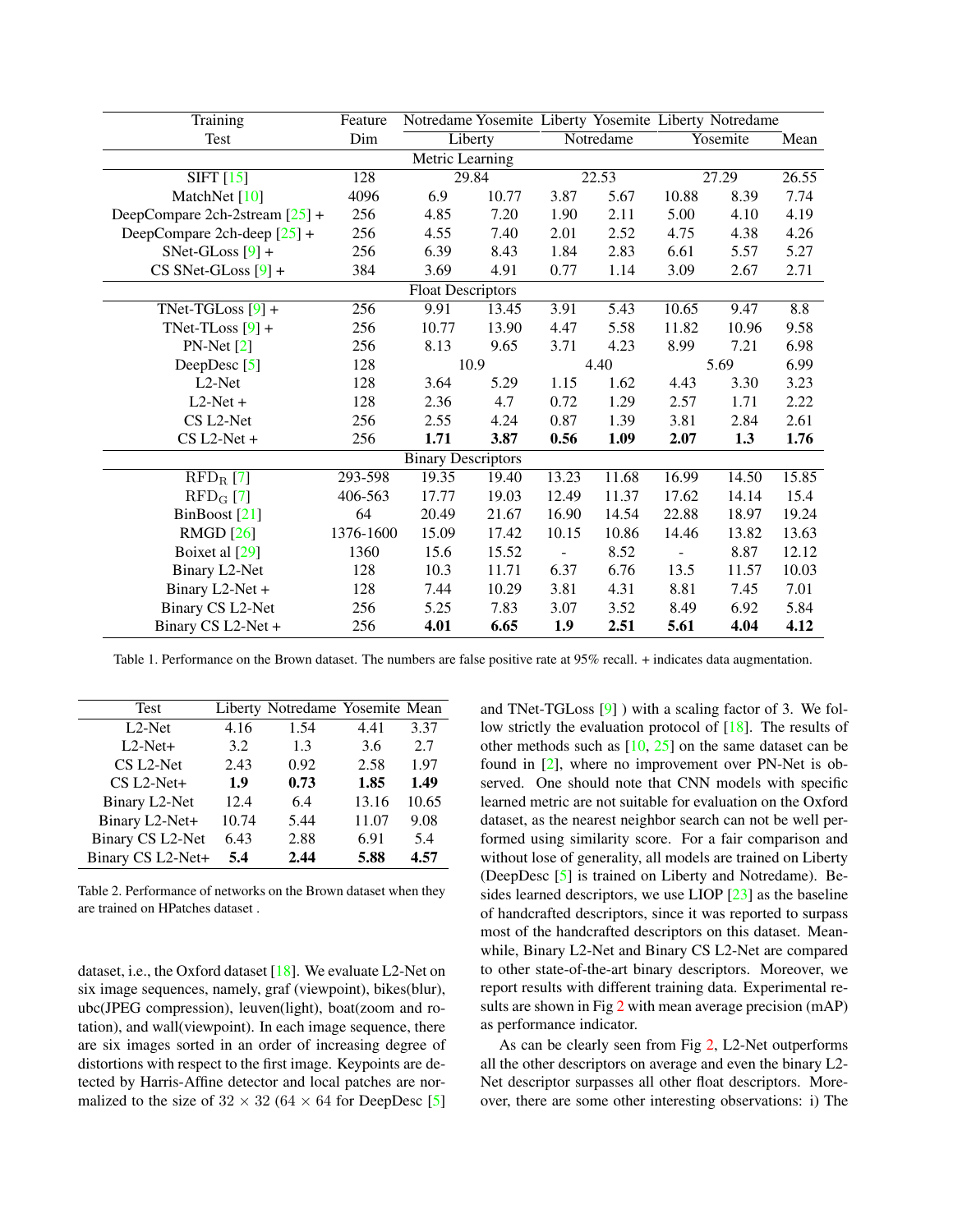

Figure 2. Performance comparison on Oxford dataset in terms of mAP. Performance with respect to different training set is shown in the right part of the figure (the average mAP over six image sequence).

CS structure does not guarantee performance improvement on all datasets and all types of descriptors (float and binary). Since CS structure needs to crop the central part of the patch, how to choose the scale of the patch becomes a problem. Patches in Brown dataset and Hpatches dataset are of similar scale, thus CS structure works fine. However, with different detector and scale, arbitrarily cropping the central 50% of the patch (can be less textured) may not be a good choice. ii) In accordance with [4], we also find that CNN based methods is very sensitive to image blur. iii) Hpatches dataset shows better generalization ability.

#### 4.3. Hpatches dataset

Results of the prototype L2-Net (casia-yt) on the test data of Hpatches dataset can be found at the webpage of EC-CV 2016 workshop "Local Features: state of the art, open problems and performance evaluation" <sup>2</sup>, where our method ranked No.1 in all the three tasks.

### 4.4. Discussion and analysis

In this section, we discuss how each of the proposed error terms contributes to the final performance and give some qualitative analysis for the binarized descriptor.

Importance of compactness. We try to train L2-Net without  $E_2$ , however, the network does not converge. Due to the large amount of training samples fed to the network, it is easier for the network to memorize the training data rather than learn to generalize. Without  $E_2$ , strong overfitting happens and the dimensions of the output descriptor are highly correlated. Therefore, compactness is of crucial importance to the progressive sampling strategy. By restricting compactness, the network actually tends to extract uncorrelated features containing more information.

Advantage of relative distance.  $E_1$  is quite different from the widely used hinge loss. Typically, hinge loss for

patch pair and triplet can be written as

$$
E_{pair} = \delta_{ij} \max\left(0, \left\|\mathbf{y}_i - \mathbf{y}_j\right\|_2 - t_p\right)
$$

$$
+ (1 - \delta_{ij}) \max\left(0, t_n - \left\|\mathbf{y}_i - \mathbf{y}_j\right\|_2\right) \tag{13}
$$

$$
E_{triplet} = \max\left(0, 1 - \frac{\left\|\mathbf{y}_i - \mathbf{y}_i^-\right\|_2}{\left\|\mathbf{y}_i - \mathbf{y}_i^+\right\|_2 + t}\right)
$$

where  $\delta_{ij}$  equals to 1 if  $y_i$  and  $y_j$  are matching, otherwise  $\delta_{ij}$  equals to 0.  $t, t_p, t_n$  are thresholds, whose optimal values are difficult or even impossible to find, so they are mostly decided by experience. A major drawback of hinge loss is the unstable gradient caused by thresholding. As training proceeds, it is not sure how many samples in a batch are contributing to the overall gradient, and unstable gradient may lead to a bad local minima. To tackle this problem, many researchers resort to hard sample mining, however, the nature of mining is still thresholding (more strict). By utilizing relative distance, the absolute value of distances becomes useless, thus there is no need to use thresholds.

**Effectiveness of DIF.** First, we simply remove  $E_3$  from the error function to prove the effectiveness of DIF, and then we impose DIF after every BN layer to test its performance. Comparing curve A with curve B and D in Fig.  $3-(b)$ , it can be found that since DIF can provide more supervision in training, L2-Net with DIF works consistently better than that without it. However, DIF can not be over used as it will limit the solution space of the network.

**Batch normalization.** The weighting  $\alpha$  and bias  $\beta$  are fixed to be 1 and 0 in our BN layers, as we find learning them makes the output feature maps (and descriptors) in poor distribution. In this experiment, the weighing and bias parameters of all BN layers is learned except the two BN layers before DIF (as DIF depends on the normalized features). The training procedure is shown by curve C in Fig.  $3-(a)$ . Comparing curve A with C, we can find that updating  $\alpha$  and bias  $\beta$  leads to minor performance decline. As an illustration to this phenomenon, suppose  $a \sim N(\mu_1, \sigma_1)$ and *b*  $\sim N(\mu_2, \sigma_2)$  are two random variables obeying gaus-

<sup>2</sup>http://www.iis.ee.ic.ac.uk/ComputerVision/DescrWorkshop/index.html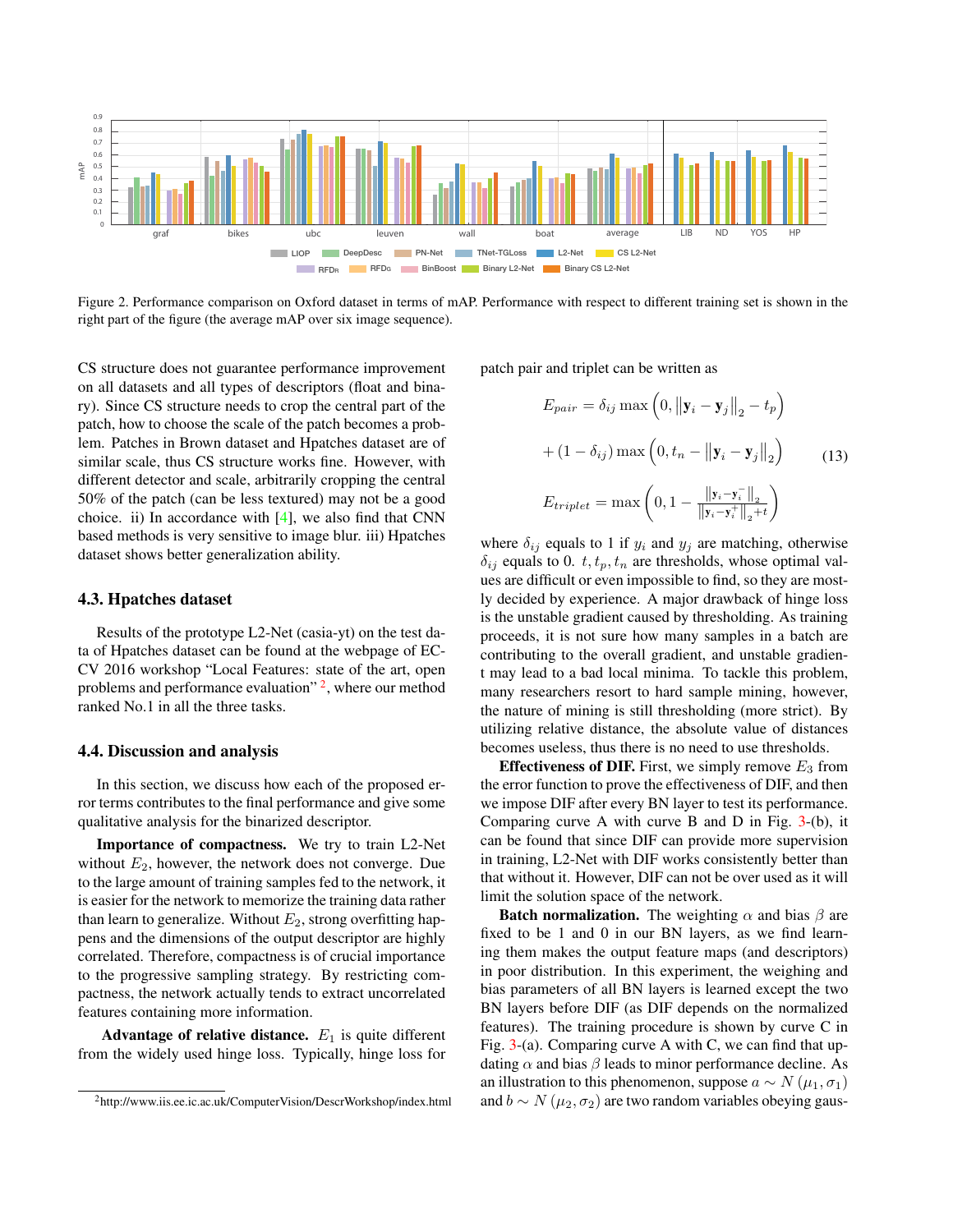

Figure 3. Model analysis. L2-Net is trained on Hpatches dataset and tested on Brown dataset. (a): Effect of DIF and BN. Area under the ROC curve (AUC) of different training epoch (averaged over three subsets of Brown dataset) is served as an indicator. Curve A: default setting. Curve B: default - DIF. Curve C: default + learned BN parameters. Curve D: default + extra DIF. (b): Distribution of the float L2-Net descriptor. (c): Mean of each bit of the binary L2-Net descriptor.

sian distribution. It is not difficult to understand that the easiest way to separate them is to increase  $|\mu_1 - \mu_2|$  while decrease  $|\sigma_1|$  and  $|\sigma_2|$ . As a result, learning  $\alpha$  and  $\beta$  may cause the extracted feature to be sharp and non-zero distributed, which damages the performance. Fixing them is based on the principal that we want the feature maps (and descriptors) of different patches to be independent identically distributed. In this way, the network is forced to extract features that are highly discriminative rather than biased.

Property of the binarized descriptor. We aim to provide an insightful explanation for the good performance of the binarized descriptor, despite the fact that it is just a byproduct of the proposed float descriptor. Thus, we randomly select 100K patches from different 3D points to investigate the value distribution of the proposed descriptor. Fig. 3-(b) shows that the output values of the L2-Net approximately obey the Gaussion distribution with zero mean. In Fig. 3- (c), each bit of the binarized descriptor has a mean near 0, which is highly desirable for a good binary descriptor. Moreover, we know that hamming distance can be computed by inner product (for vectors consist of +1 and -1) and DIF is just built on inner product, which means there could be strong connections between DIF and the performance of the binary descriptor. We will leave the in depth analysis in the future work.

### 4.5. Trianing and extraction speed

We use a GTX 970 GPU in MatConvNet [22]. L2-Net reaches maximum performance in 20 to 50 epochs. Without online data augmentation, it takes only 2 to 4 hours (4 to 6 hours with online data augmentation). Note that with a more powerful GPU, the training time will undoubtedly reduce. L2-Net can extract descriptors at the speed of approximately 21.3K patch/sec.

#### 5. Conclsion

In this paper, we propose a new data-driven descriptor that can be matched in Euclidean space and significantly outperforms state-of-the-arts. Its good performance is mainly attributed to a new progressive sampling strategy and a dedicated loss function containing three terms. By progressive sampling, we manage to visit billions of training samples. By going back to the basic concept of matching (NNS), we thoroughly explore the information in each batch. By requiring compactness, we successfully handle overfitting. By utilizing intermediate feature maps, we further boost the performance. Moreover, a powerful binary descriptor is obtained by directly taking the sign of the learned float descriptor, which gives the best performance among existing binary descriptors and even outperforms most float descriptors. Finally, L2-Net should be further extended to more applications such as image classification and retrieval. We will leave these problems as the future work.

### 6. Acknowledgments

This work was supported by the National High Technology Research and Development Program of China (863 Program 2015AA020504) and the National Natural Science Foundation of China (Nos. 61375043, 61672032, 61472119, 61403375). Y. Tian thanks Shenglong Guo and Chenhua Li for some useful discussions.

### References

- [1] J. Bromley, I. Guyon,Y. LeCun, E. Sckinger, and R. Shah. Signature verification using a siamese time delay neural network. In *NIPS*, 1994.
- [2] V. Balntas, E. Johns, L. Tangand K. Mikolajczyk. PN-Net: Conjoined triple deep network for learning local image descriptors. *Arxiv*, 2016. 1, 2, 6